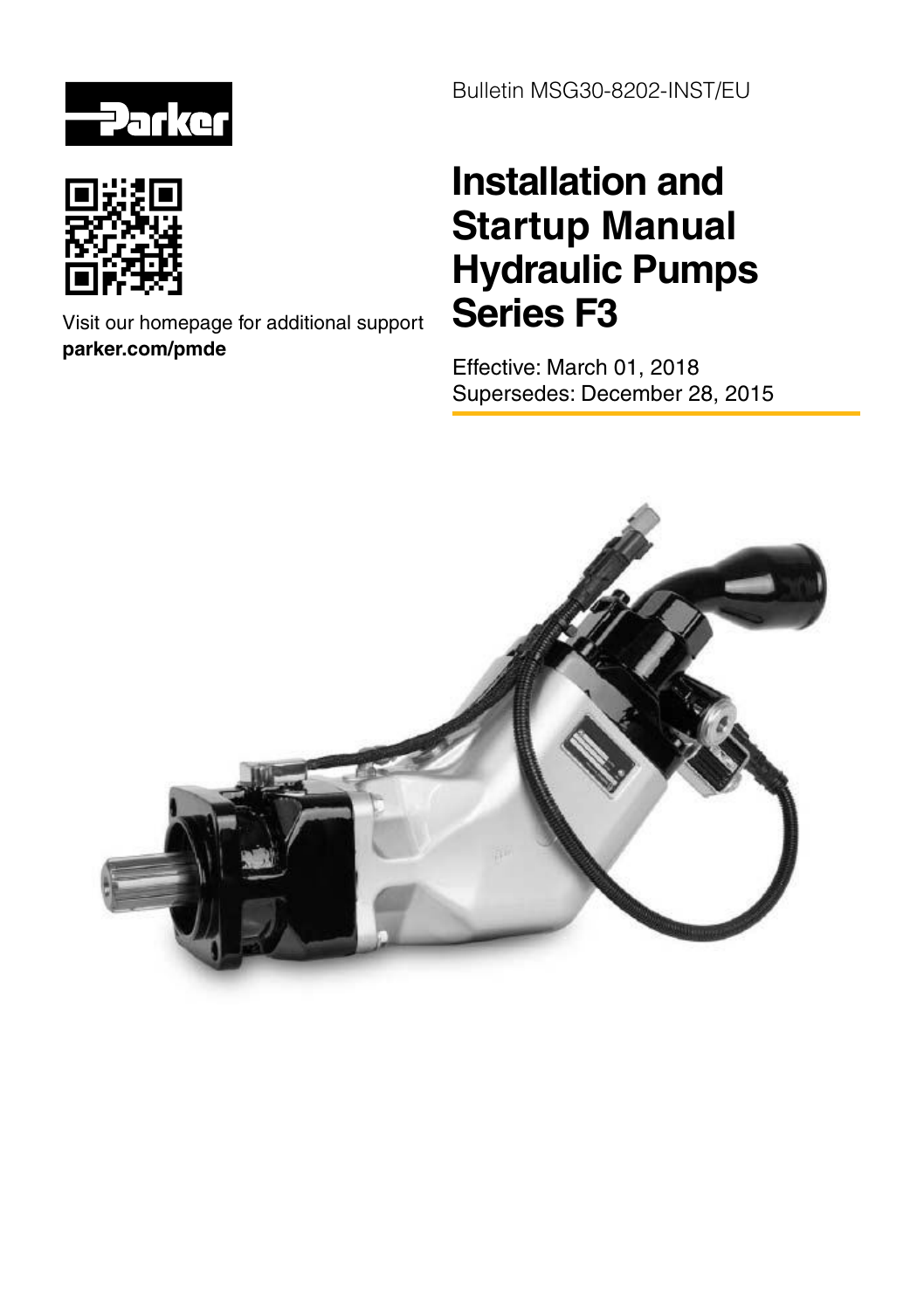**Hydraulic Motors Series F3** 

# **Important installation information** Series F3 (fixed displacement)

**Wichtige Installationsinformationen** 

Serie F3 (konstantes Verdrängungsvolumen)

## **Informations importantes pour l'installation**

Séries F3 (cylindrées fixes)

## **Series F3**



| <b>Contents</b>                     | <b>Page</b> | Inhalt                      | <b>Seite</b> | Contenu<br>Page                   |
|-------------------------------------|-------------|-----------------------------|--------------|-----------------------------------|
| 1 Use the correct suction fitting 3 |             | 1 Verwendung der richtigen  |              | 1 Choix du raccord d'aspiration 3 |
|                                     |             | Sauganschlüsse  3           |              | 2 Raccord d'aspiration 4          |
| 3 Port installation notes5          |             | 2 Sauganschlüsse  4         |              |                                   |
| 4 Block diagram engaging            |             | 3 Sauganschlussmontage5     |              | 4 Block diagram engaging          |
|                                     |             | 4 Block diagram engaging    |              |                                   |
| 5 Before start-up 8                 |             |                             |              | 5 Avant le démarrage  8           |
| 6 If any oil should come out of     |             | 5 Inbetriebnahme  8         |              | 6 En cas de fuite d'huile par     |
| the indication-hole on the          |             | 6 Falls Öl aus der Anzeige- |              | l'orifice indicateur de           |
|                                     |             | öffnung der Pumpe           |              |                                   |
|                                     |             | austreten sollte: 9         |              | 7 Fluides 11                      |
|                                     |             | 7 Hydraulikflüssigkeiten 10 |              | 8 Mise en service  11             |
|                                     |             | 8 Inbetriebnahme  11        |              |                                   |
|                                     |             |                             |              |                                   |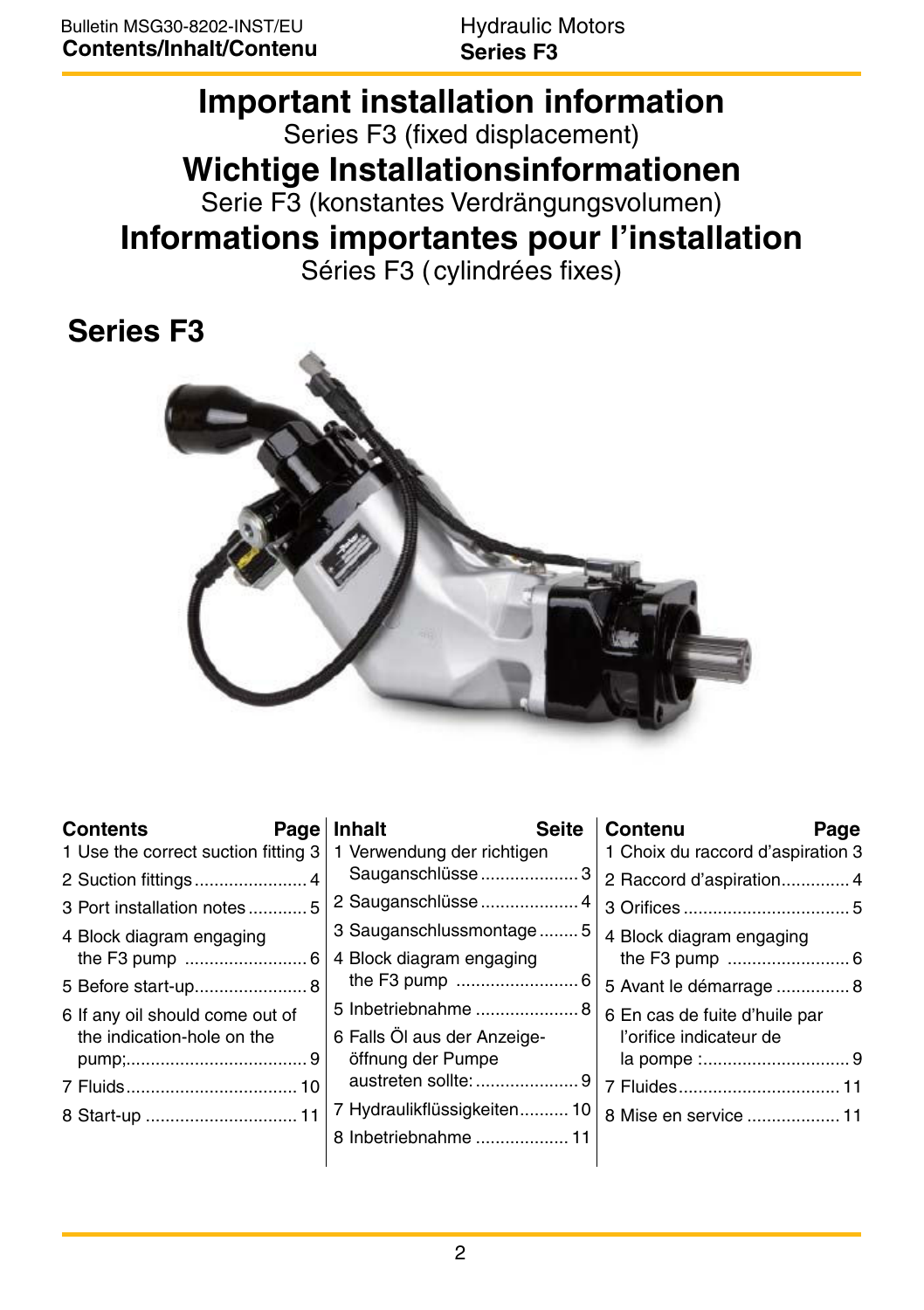| Bulletin MSG30-8202-INST/EU<br>Installation and start-up information | Hydraulic Motors<br><b>Series F3</b>                                                                      |                                                                                 |
|----------------------------------------------------------------------|-----------------------------------------------------------------------------------------------------------|---------------------------------------------------------------------------------|
| Important installation info.                                         | Wichtige Installationsinfo.                                                                               | <b>Informations importantes</b>                                                 |
| Series F <sub>3</sub>                                                | Serie F <sub>3</sub>                                                                                      | pour l'installation                                                             |
| (fixed displacement pumps)                                           | (konst. Verdrängungsvolumen)                                                                              | Séries F3 (cylindrées fixes)                                                    |
| 1) Use the correct size                                              | 1) Verwendung der richti-                                                                                 | 1) Choix du raccord                                                             |
| suction fitting                                                      | gen Sauganschlüsse                                                                                        | d'aspiration                                                                    |
| Flow<br>Flow speed [m/s] at indica-<br>ted line size [mm/in]         | Fördermenge<br>Durchflussgeschwindigkeit<br>[m/s] bei den angegebenen<br>Leitungsabmessungen<br>[mm/zoll] | Débit<br>Vitesse d'écoulement [m/s]<br>pour la dimension indiquée<br>[mm/pouce] |

| $[$ l/min $]$ | 25/1"                    | 32/11/ | $38/1$ <sup>1</sup> / <sub>2</sub> | 51/2" | 64 / $2^{1}/$ " |           |
|---------------|--------------------------|--------|------------------------------------|-------|-----------------|-----------|
| 25            | 0.8                      | 0.5    | 0.4                                | 0.2   | 0.1             | Inlet     |
| 50            | 1.7                      | 1.0    | 0.7                                | 0.4   | 0.3             | (suction) |
| 75            | 2.5                      | 1.6    | 1.1                                | 0.6   | 0.4             | line      |
| 100           | 3.4                      | 2.1    | 1.5                                | 0.8   | 0.5             |           |
| 150           | 5.1                      | 3.1    | 2.2                                | 1.3   | 0.8             |           |
| 200           | $\overline{\phantom{a}}$ | 4.1    | 2.9                                | 1.6   | 1.1             |           |
| 250           | $\overline{\phantom{0}}$ | 5.3    | 3.7                                | 2.1   | 1.3             |           |

Table 1. Cutlet (pressure) line

| Max Q [I/min]                                        |  | Min Ø                    |             |  |
|------------------------------------------------------|--|--------------------------|-------------|--|
| Suction port<br>Sauganschluß<br>Jrifice d'aspiration |  | 38 mm $(1^{1}/_{2})^{n}$ |             |  |
|                                                      |  | 50 mm                    | (2")        |  |
|                                                      |  | 63 mm                    | $(2^{1/2})$ |  |
|                                                      |  | 75 mm                    |             |  |

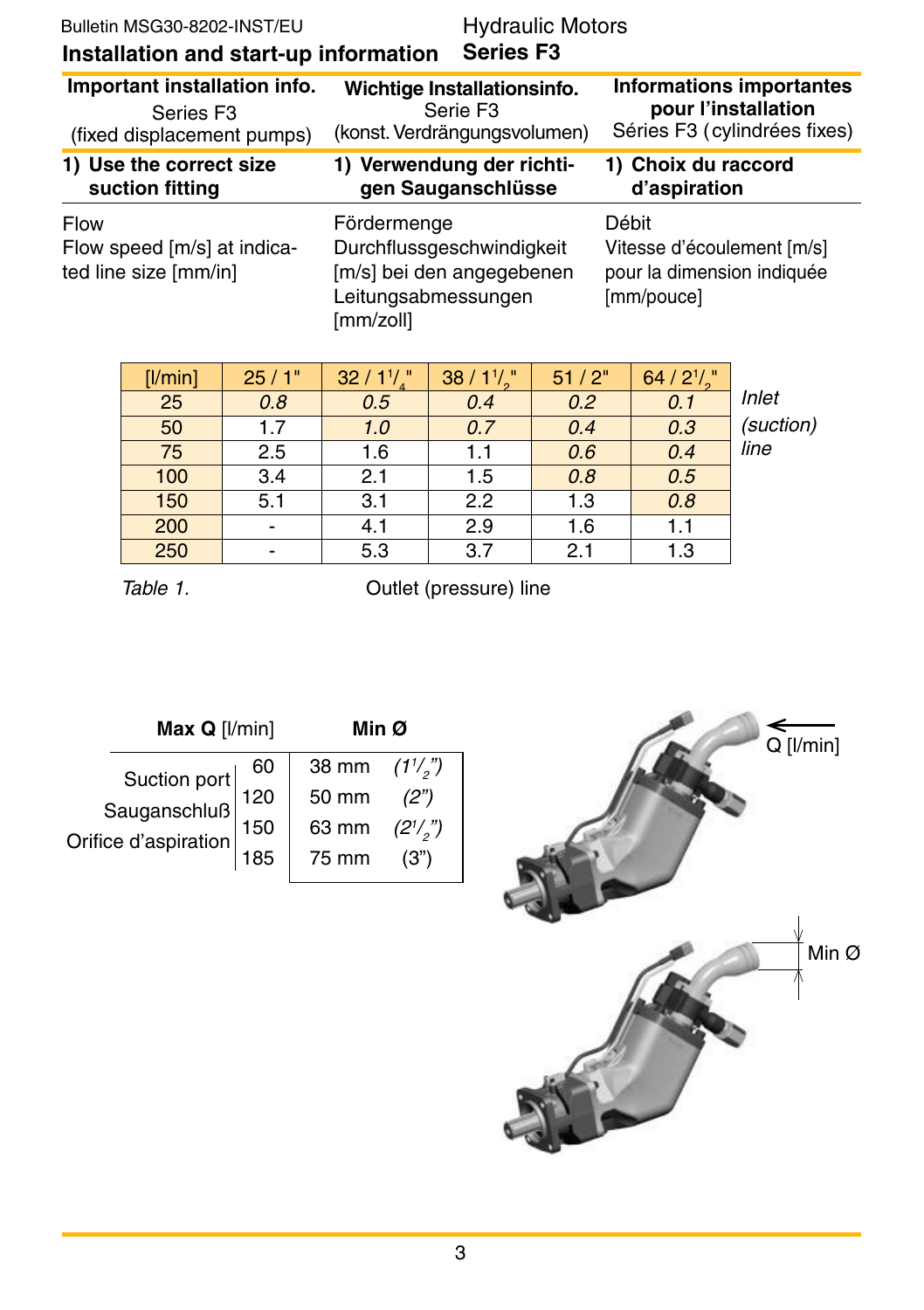#### **2) Suction fittings 2)Sauganschlüsse 2)Raccordd'aspiration 'Straight'** suction fittings for F3 **45° suction fittings forF3 90° suction fittings forF3** A 'suction fitting' consists of a straight, 45°, 90° or 135° suction fitting, clamps, cap screws and O-ring. **Spare parts** Additional Hold-down-clamp kit consists of: C C  $\overline{C}$ A A A B B B Suction fitting Cap screw Hold-down clamp O-ring 'Straight' fitting 45° fitting 90° fitting 19.5 19.5 19.5 1) (3 clamps and 3 screws) Ordering no.  $A$  mm  $B$  mm  $C$  dia. mm (in.)  $378.0637^{1}$  | 25 | 145  $\binom{n}{2}$  $3783523^{1}$  32 174 75(3") Ordering no.  $A \text{mm}$  B mm  $C \text{dia. mm}$  (in.)  $3781980^{1}$  147 83  $\binom{n}{2}$  $3788690^{1}$  185 83 75(3") Ordering no.  $A \text{mm}$  B mm  $C \text{dia. mm}$  (in.)  $3780634$ <sup>1)</sup> 75 117  $\binom{n}{2}$  $3783367^{1}$  95 138 75(3")

hold-down-clamp cap screw and O-ring Ordering no. 378 1321 Additional Hold-down-clamp kit for mounting on BPV Ordering no. 378 2439

A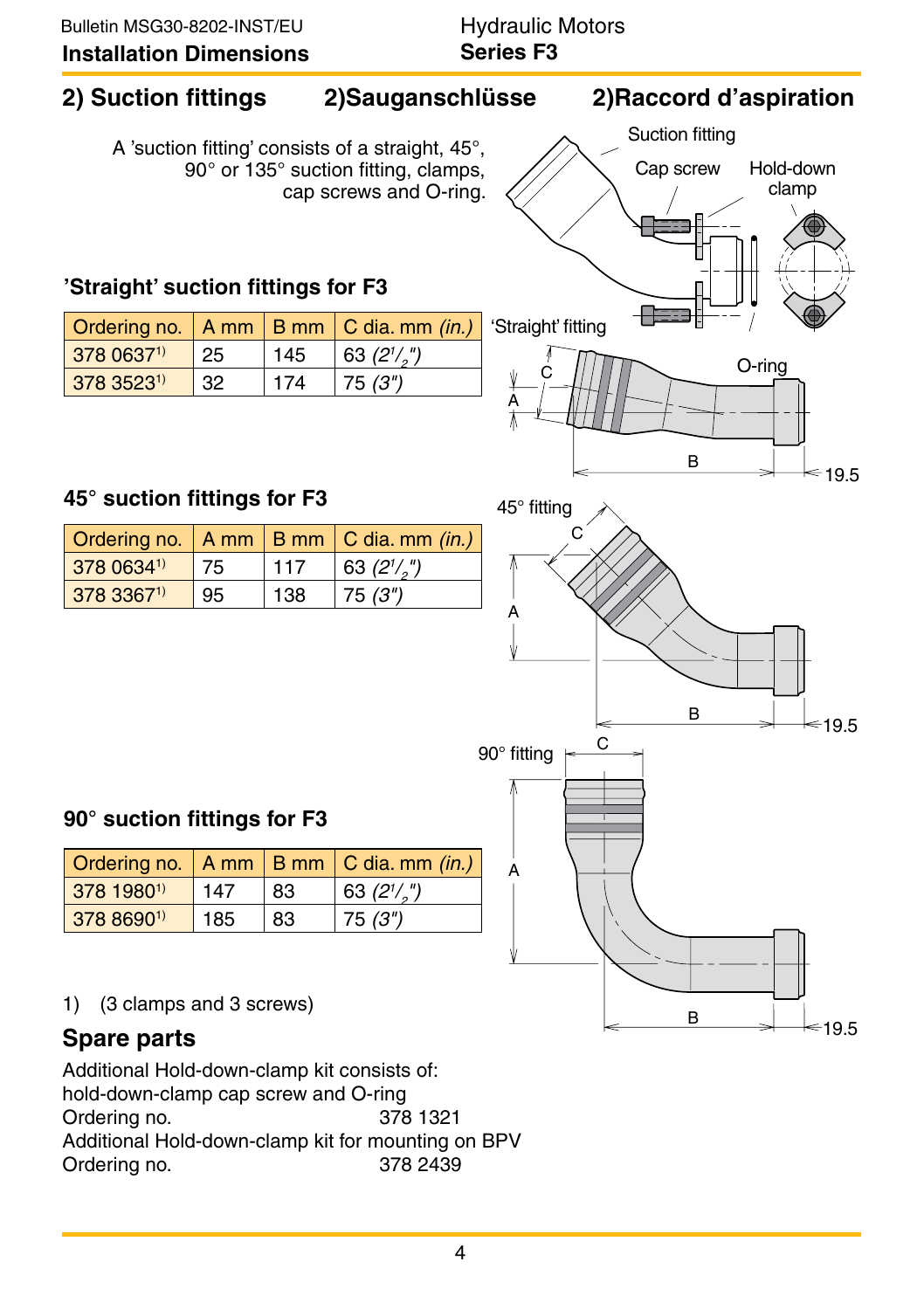| 3) Port installation notes                                                          |                                                                                     | 3) Sauganschlussmontage 3) Orifices |                                                                                 |  |
|-------------------------------------------------------------------------------------|-------------------------------------------------------------------------------------|-------------------------------------|---------------------------------------------------------------------------------|--|
| Important installation info.<br>Series F <sub>3</sub><br>(fixed displacement pumps) | Wichtige Installationsinfo.<br>Serie F <sub>3</sub><br>(konst. Verdrängungsvolumen) |                                     | Informations importantes<br>pour l'installation<br>Séries F3 (cylindrées fixes) |  |
| Installation and start-up information                                               |                                                                                     | <b>Series F3</b>                    |                                                                                 |  |
| Bulletin MSG30-8202-INST/EU                                                         |                                                                                     | <b>Hydraulic Motors</b>             |                                                                                 |  |

 $a)$ 

Suction fitting fastener screw torque Sauganschlussbefestigung: Schraubendrehmoment Couple de serrage des vis sur l'aspiration

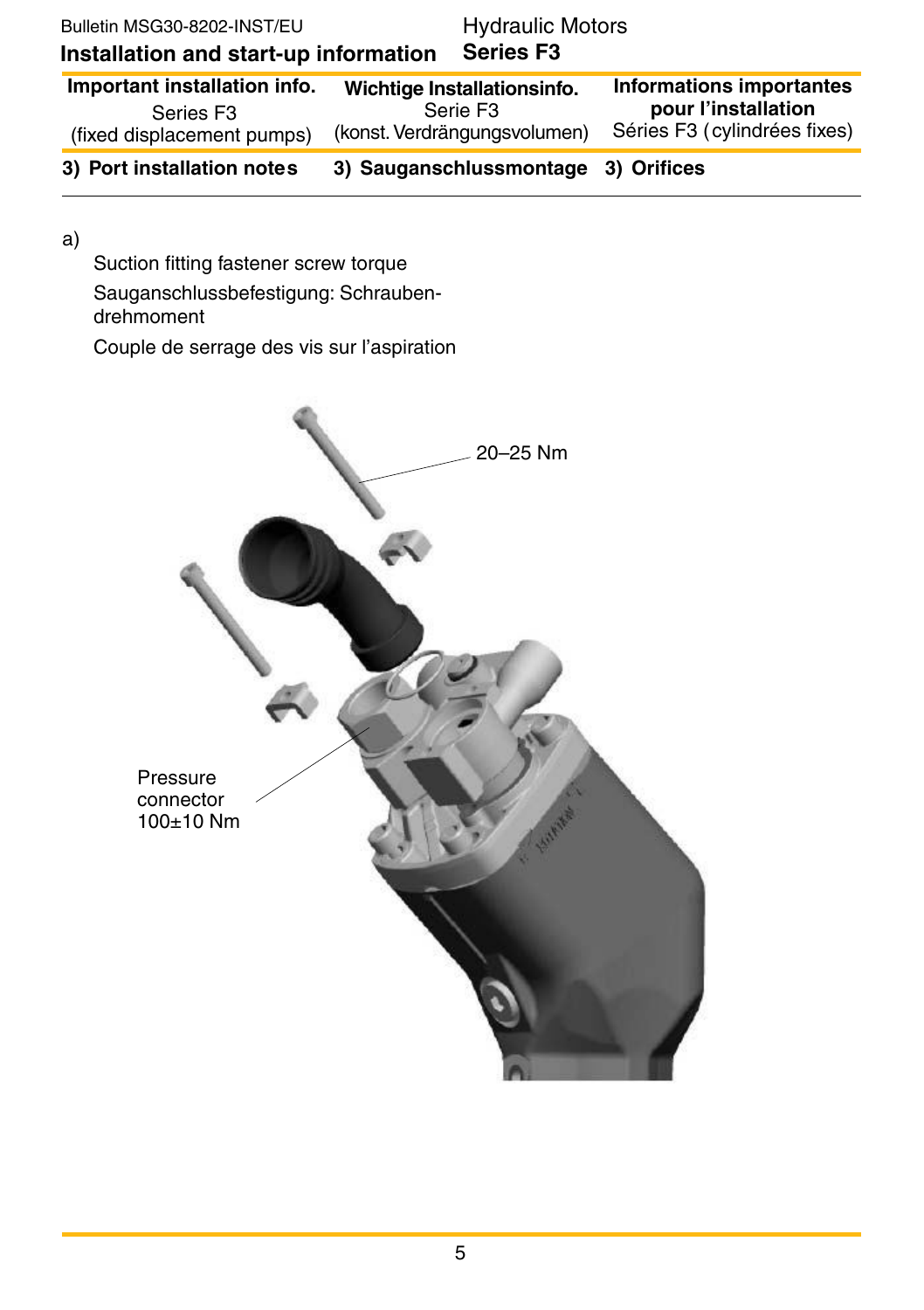**Hydraulic Motors** Series F<sub>3</sub>

### 4) Block diagram engaging the F3 pump

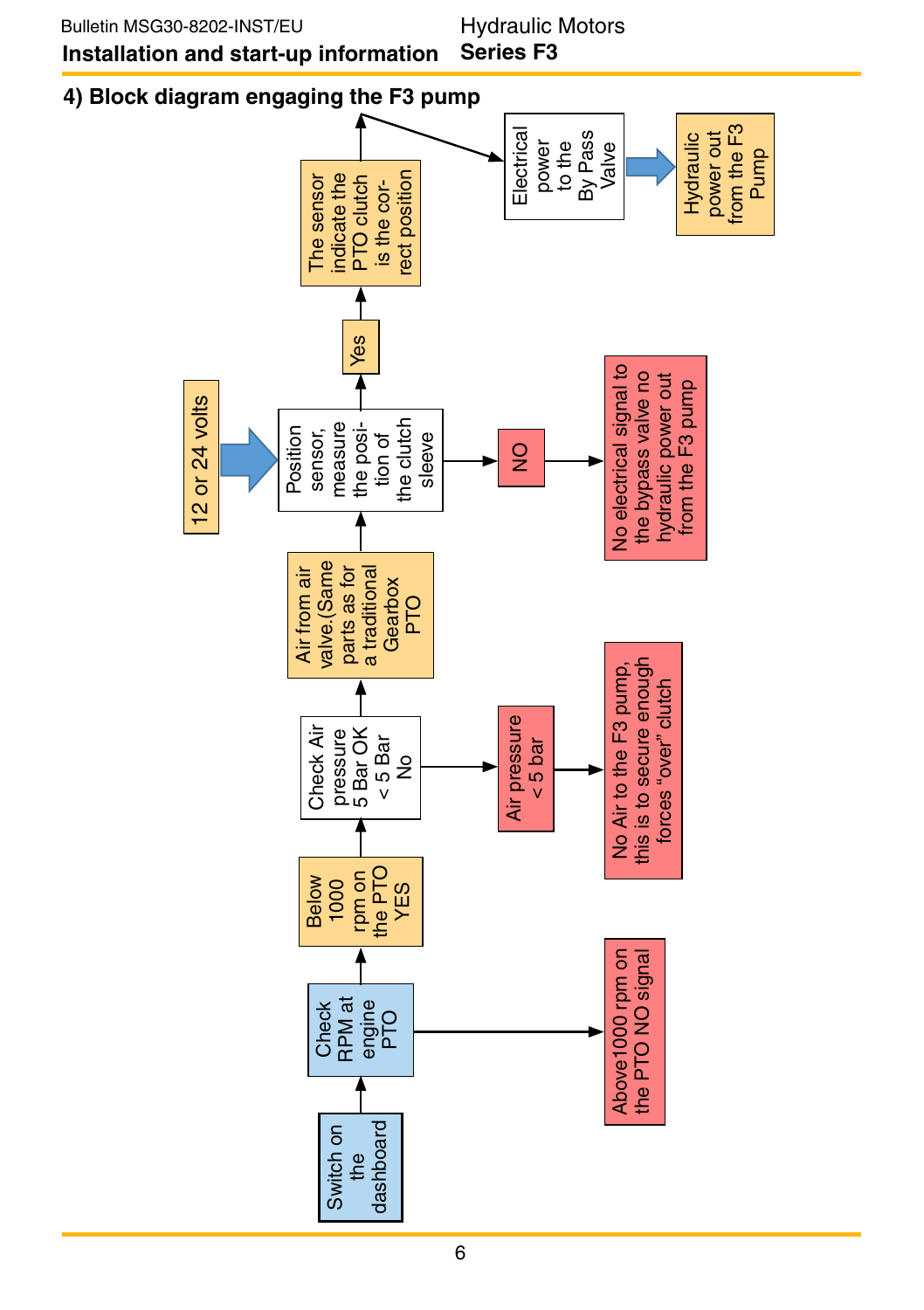#### **Product Demand**

- Max engine speed before the F3 can be engaged (max shaft speed during engagement is 1000 rpm)
- Air pressure  $> 5$  bar before the clutch can start to engage the pump

#### **Interface**

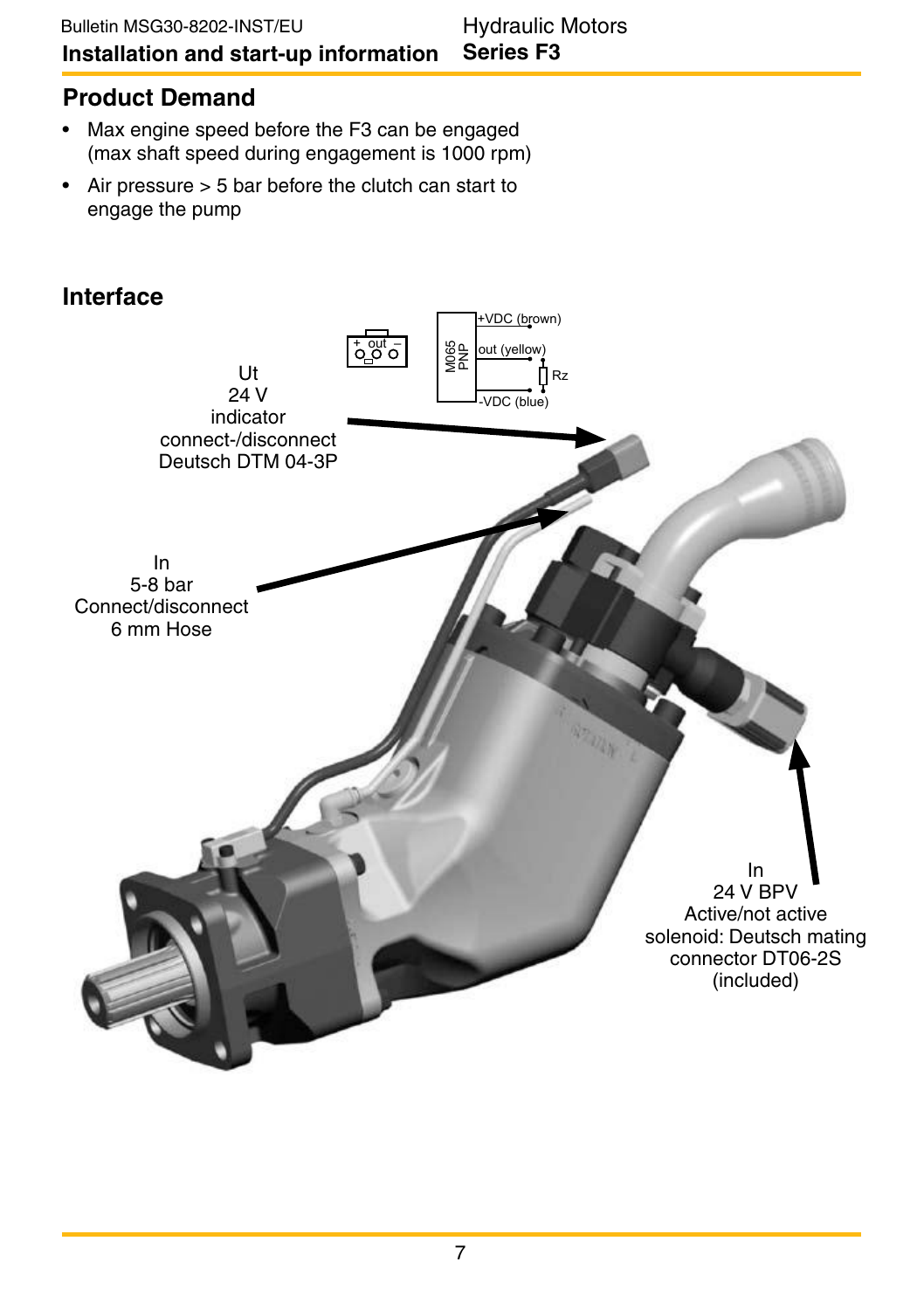| Bulletin MSG30-8202-INST/EU<br>Installation and start-up information                                                                       | <b>Hydraulic Motors</b>                                                                                                     |                                                                                                                             |
|--------------------------------------------------------------------------------------------------------------------------------------------|-----------------------------------------------------------------------------------------------------------------------------|-----------------------------------------------------------------------------------------------------------------------------|
| Important installation info.<br>Series F <sub>3</sub><br>(fixed displacement pumps)                                                        | Wichtige Installationsinfo.<br>Serie F <sub>3</sub><br>(konst. Verdrängungsvolumen)                                         | Informations importantes<br>pour l'installation<br>Séries F3 (cylindrées fixes)                                             |
| 5) Before start-up                                                                                                                         | 5) Inbetriebnahme                                                                                                           | 5) Avant le démarrage                                                                                                       |
| - Always fill the pump (and<br>the entire hydraulic sys-<br>tem) with a recommended<br>oil before start-up.<br>- Fill the pump with oil by | - Vor Inbetriebnahme ist das<br>Pumpen- gehäuse und das<br>Hydrauliksystem mit dem<br>empfohlenen Hydrauliköl zu<br>füllen. | Toujour remplir la pompe<br>(et la totalité du système<br>hydraulique) avec une<br>huile recommandée avant<br>le démarrage. |
| either:<br>a) Adding oil directly to the                                                                                                   | - Pumpe mit Hydrauliköl<br>füllen wie unter:                                                                                | Remplissage de la<br>pompe:                                                                                                 |
| pump, or<br>b) Adding oil from the tank:<br>- Open the shut-off valve<br>between tank and                                                  | a) Hydrauliköl direkt in die<br>Pumpe füllen, oder                                                                          | a) Remplir directement la<br>pompe                                                                                          |
|                                                                                                                                            | b) Hydrauliköl vom Öltank<br>in die Pumpe füllen:                                                                           | b) Si le réservoir est au<br>dessus de la pompe:                                                                            |
| pump (if applicable)<br>- Open the pump drain<br>plug; wait until oil<br>pours out                                                         | - Offnen des Absperr-<br>ventils zwischen<br>Öltank und Pumpe<br>(wenn vorhanden)<br>- Leckölstopfen an der                 | - Ouvrir la vanne<br>d'isolement entre le<br>réservoir et la pompe<br>(si elle existe)<br>- Retirer le bouchon sur          |
| - Tighten the drain plug.                                                                                                                  | Pumpe herausschrau-<br>ben und warten bis                                                                                   | la pompe et attendre<br>que l'huile coule                                                                                   |

- Leckölstopfen wieder<br>ein- schrauben.

Hydrauliköl austritt

- que l'huile coule
- Remettre le bouchon.



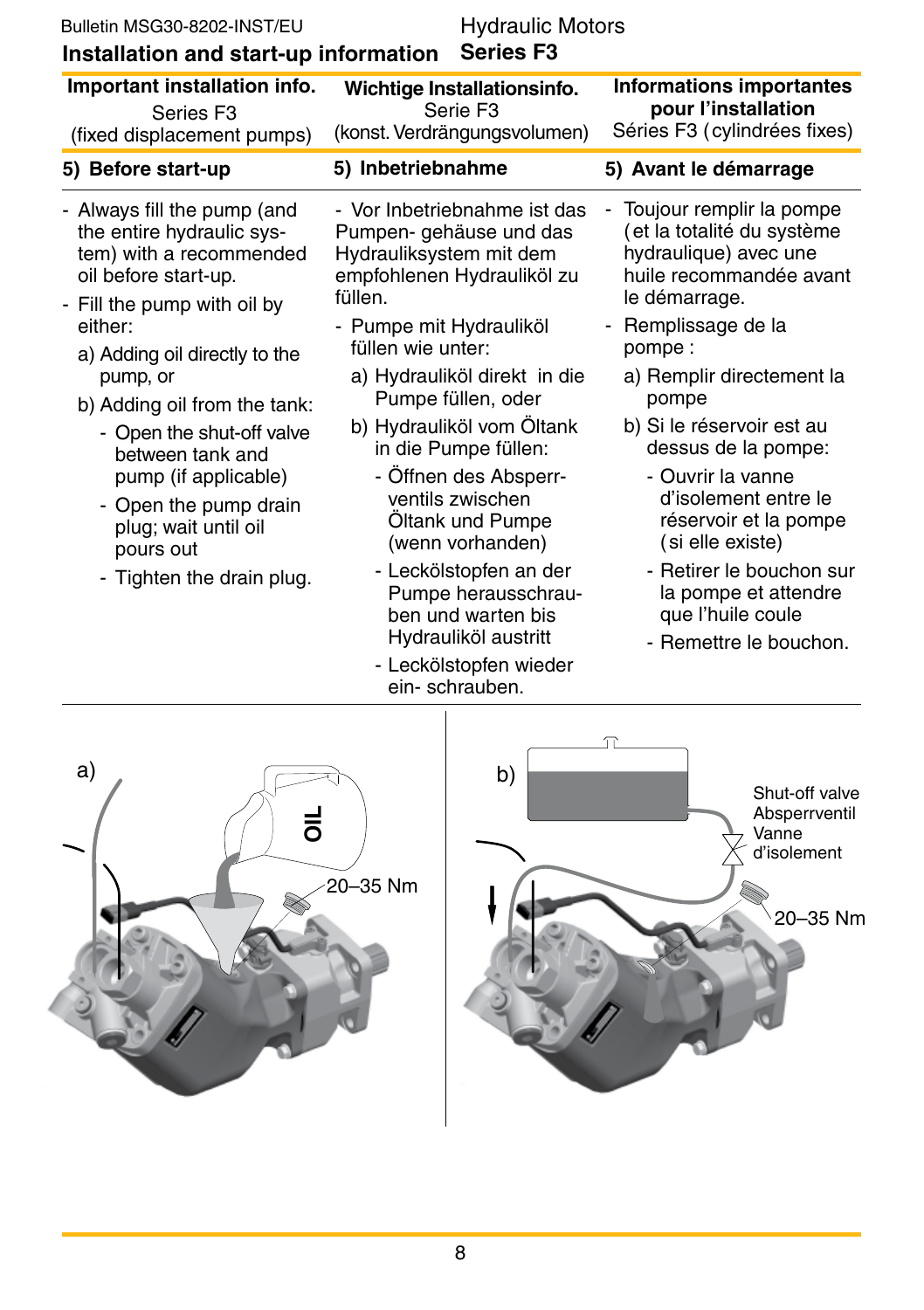6) If any oil should come out of the indication-hole on the pump:

- Stop the system immediately.
- Determine the cause of leakage.
- Replace damaged parts.
- Make sure you have corrected the source of the problem, not only the symptom.

Parker can not be held responsible for damage to PTO, engine and gearbox caused by improper maintenance of the hydraulic system.

6) Falls Öl aus der Anzeigeöffnung der Pumpe austreten sollte:

- Die Anlage sofort abschalten.
- Die Ursache der Undichtigkeit ermitteln.
- Beschädigte Teile austauschen
- Sicherstellen, dass die **Ursache des Problems** und nicht nur das Symptom beseitigt wurde.

Parker übernimmt keinerlei Haftung für Beschädigungen an Nebenantrieben. Motor und Getriebe, die durch unsachgemäße Wartung der Hydraulikanlage entstanden sind

6) En cas de fuite d'huile par l'orifice indicateur de la pompe:

- Arrêtez immédiatement le système.
- Déterminez la cause de la fuite
- Remplacez les pièces endommagées.
- Assurez-vous que vous avez bien remédié à la cause de la fuite et non uniquement au symptôme.

Parker ne saurait être tenu responsable d'un dommage survenu à la prise de force. au moteur ou à la boîte de vitesse, dû au mauvais entretien du circuit hydraulique.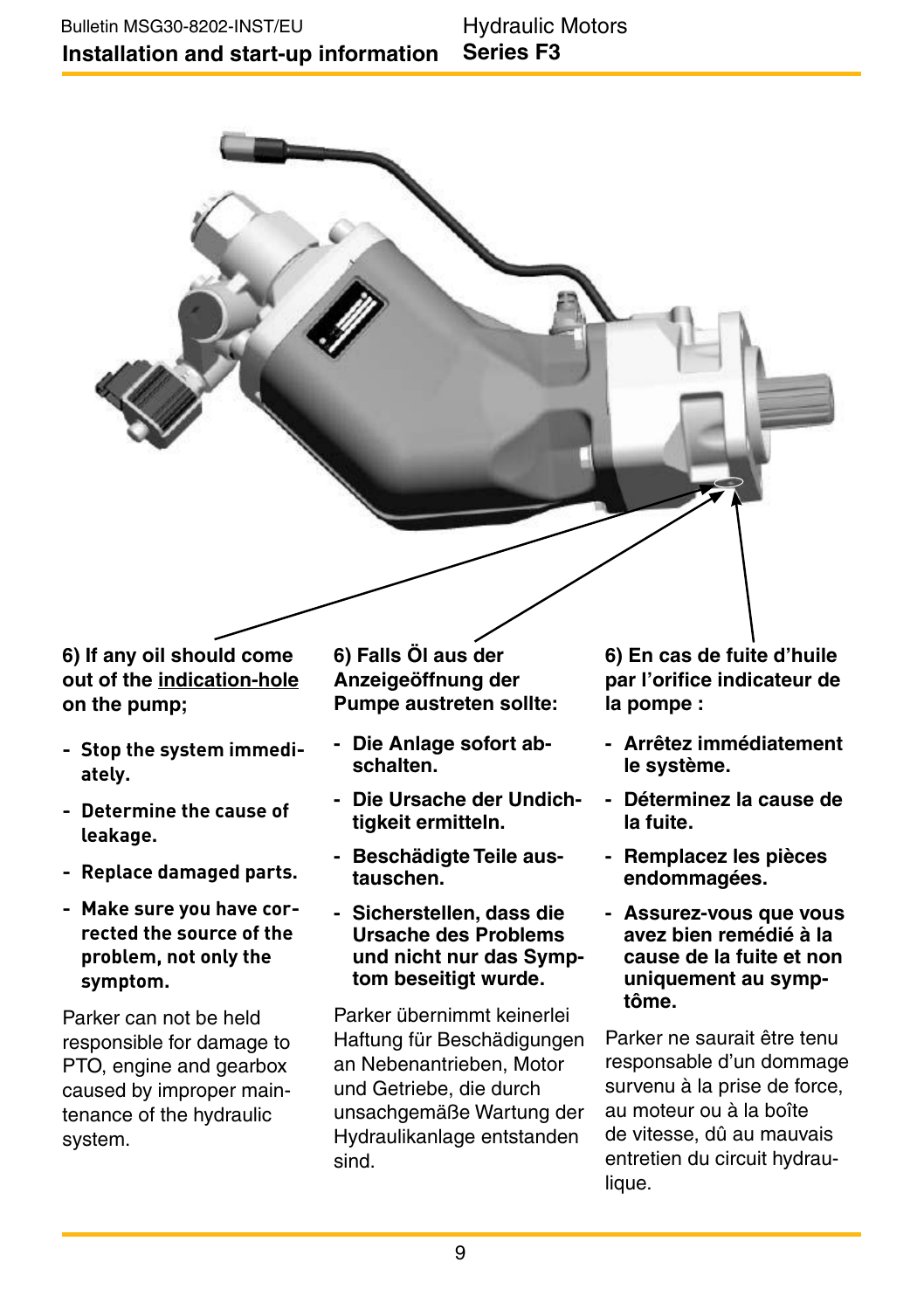### **Hydraulic Motors**

#### **Series F3 Installation and start-up information**

### **7)Fluids**

Type HLP (according to DIN 51524) hydraulic oil is suitable as well as biologically degradeable fluids like natural and synthetic esters and polyalfaolefins.

The utilised hydraulic fluid shall

meet one of the following Swedish standards:

- $-$  SS 155434
- SMR Hydraulic Oil Standard 1996-2.

Contact Parker Hannifin for further information.

#### **NOTE:**

- ATF (automatic transmission fluid) and API type CD engine oils may also be useable.
- -Seals are made of nitrile rubber; make sure the utilised fluid is compatible with this material.

#### **Fluid temperature**

Main circuit: Max 75 °C.

#### **Drain line**

Fixed displacement pumps don't need an external drain line as they are internally drained.

When the pump is mounted in a Engine-PTO we recommend a drain line from the bypass valve directly to oil tank.

#### **Filtration**

Filtration should follow ISO standard 4406, code 20/18/13.

To obtain the longest life of fixed displacement pumps. we recommend an oil cleanliness

of 10  $\mu$ m (absolute).

#### **Fluid viscosity**

Recommended viscosity: 20 to 30 mm²/s (cSt). Operating viscosity limits:

- Min 10 mm²/s; max 400mm<sup>2</sup> /s.
- At start-up, max 4000 mm²/s.

#### **7) Hydraulikflüssigkeiten**

Zulässig sind HLP-Hydrauliköl (DIN 51524) sowie biologisch abbaubare Flüssigkeiten, wie z.B. natürliche oder künstliche Ester und Polyalphaolefine. Die Hydraulikflüssigkeiten sollen eine der folgenden schwedischen Normen erfüllen:

- $-$  SS 155434
- $-$  SMR 1996-2.

Weitere Informationen erteilt Parker Hannifin (Mobile Controls Div.).

#### **NB:**

- Automatiköle Typ ATF und Maschinenöle Tvp API CD können ehenfalls verwendet werden.
- Die Dichtungen bestehen aus Nitrilgummi. Das verwendete Öl darf dieses Material nicht angreifen.

#### **Betriebstemperatur**

Systemflüssigkeit: max.75°C.

#### **Leckölleitung**

Pumpen mit konstantes Verdrängungsvolumen werden intern drainiert. Eine externe Leckölleitung ist daher nicht erforderlich.

Wenn die Pumpe auf einen Nebenantrieb montiert wird. empfielt sich eine Drainage-Leitung vom Bypass-Ventil zumTank.

#### **Filterung**

Die Filterung soll dem ISO Standard 4406, Code 20/18/13,entsprechen. Zur Erzielung einer langen Lebens-dauer empfehlen wir einen Filtergrad von 10 um (absolut).

#### **Viskosität**

Empfohlener Viskositätsbereich:

20bis30mm<sup>2</sup> /s(cSt). Betriebsviskosität:

- min. 10 mm<sup>2</sup>/s; max. 400mm<sup>2</sup> /s.
- beim Anfahren, max. 4000mm<sup>2</sup> /s.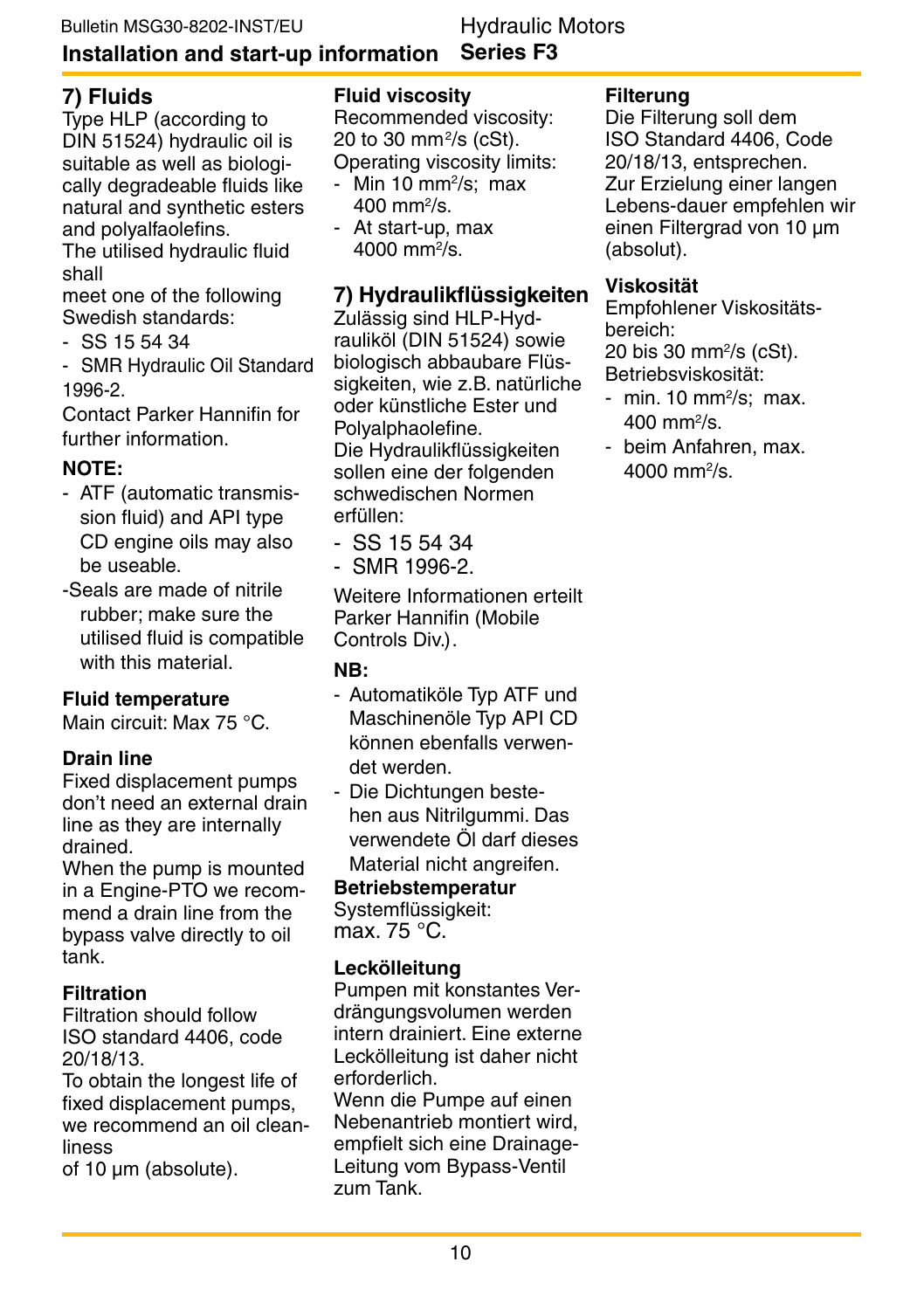#### Installation and start-up information

**Hydraulic Motors Series F3** 

#### 7) Fluides

Les fluides hydrauliques du type HLP (DIN 51524) conviennent, de même que les liquides biodégradables tels que les esters naturels et synthétiques ainsi que les polvalpha-oléfines. Utiliser un fluide qui satisfait à une des normes suédoises suivantes :

- SS 15 54 34
- SMR 1996-2.

Pour tous renseignements supplémentaires, contacter Parker Hannifin.

#### Nota ·

- Les huiles pour boîtes de vitesses automatiques (ATF) et les huile moteur API de type CD peuvent aussi être utilisées.
- Les étanchéités sont en caoutchouc nitrile. Vérifier que le fluide choisi est compatible avec ce matériau.

#### Température de l'huile hydraulique

Circuit principal : 75 °C maxi.

#### Tuyau de drain

Les pompes F1 n'ont pas besoin d'un conduit de drain vers le réservoir car elles sont drainées intérieurement. Quand la pompe est montée sur une prise de force de boîte de vitesses, nous recommandons une ligne drainage de la valve de bypass. reliée directement au réservoir

#### **Filtration**

La pureté de l'huile doit être en conforme à la norme ISO 4406, code 20/18/13. Pour faire durer la pompe F1 aussi longtemps que possible, un degré de filtration de 10 um (abs.) est recommandé

#### Viscosité

Viscosité recommandée : 20 à 30 mm<sup>2</sup>/s (cSt). Limites de viscosité en service ·

- Min. 10  $mm^2/s$ ; max.  $400 \text{ mm}^2/\text{s}$ .
- Au démarrage,  $4000$  mm<sup>2</sup>/s max.

#### 8) Start-up

Make sure the entire hydraulic system is clean before filling it with

a recommended hydraulic hiult

In particular, make sure the pump is filled (to at least 50%) as the internal leakage does not provide sufficient lubrication at start-up.

#### 8) Inbetriebnahme

Vor Einfüllen der empfohlenen Flüssigkeit ist sicherzustellen, daß das gesamte System sauber ist. Die interne Leckage sorgt bei Inbetriebnahme nicht für eine ausreichende Schmierung. weshalb das Pumpengehäuse mindestens zur Hälfte mit Öl zu füllen ist.

#### 8) Mise en service

Vérifier que tout le circuit hydraulique est propre avant de le remplir avec une huile recommandée

La pompe doit être remplie (à 50% au moins) avant de la mettre en marche car le débit de fuite interne est insuffisant pour lubrifier une pompe vide.